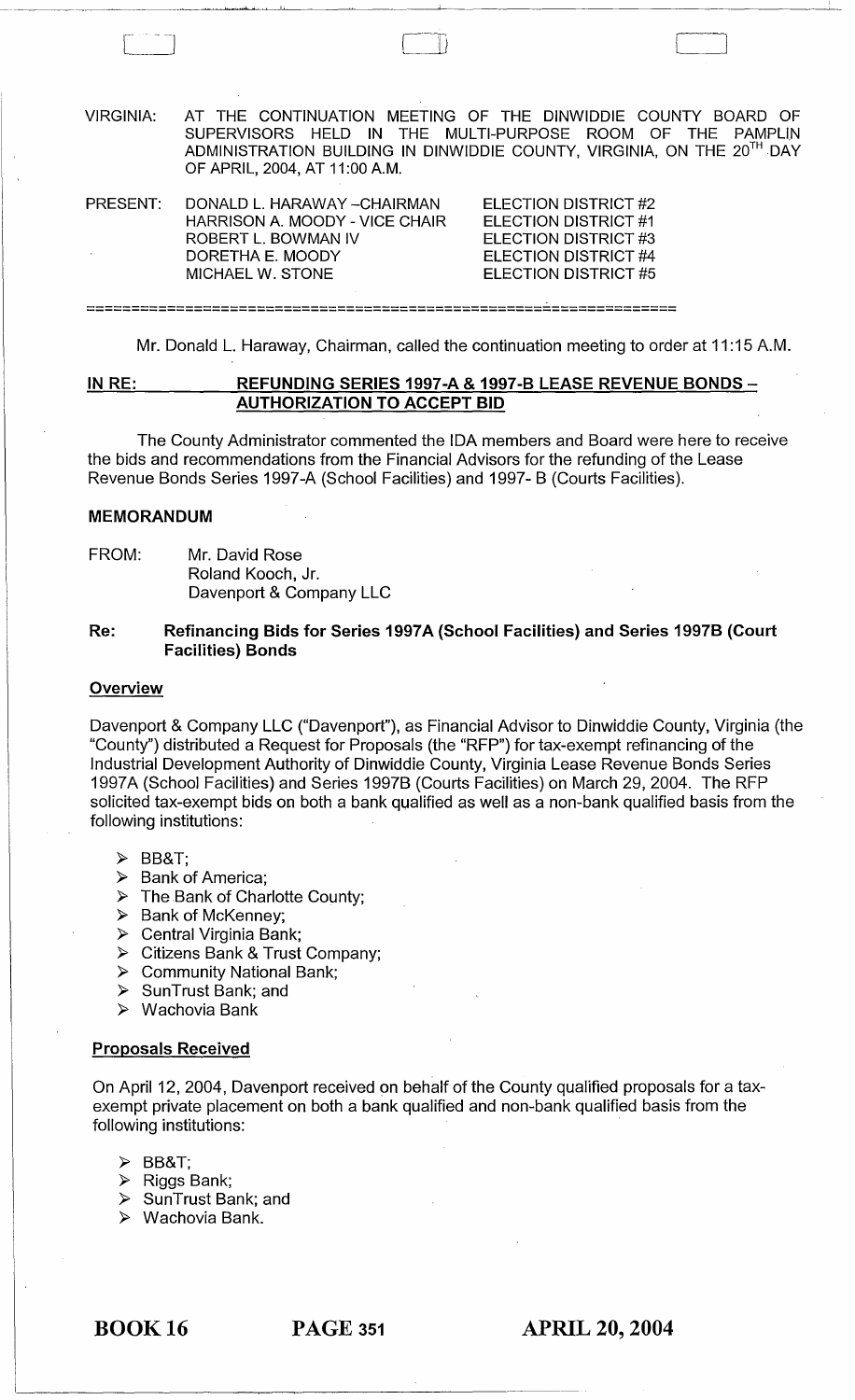Some of the proposals also incorporated either: (1) a fixed rate to maturity of the refinancing or (2) a 10-year fixed rate with a reset for the remaining three to four years. Below please find a summary table of the proposals received.

|                                | <b>Non-Bank Qualified Bids</b> |                     |                |                                                                  |
|--------------------------------|--------------------------------|---------------------|----------------|------------------------------------------------------------------|
|                                | Rate Fixed                     | 10-Year             | <b>Upfront</b> | Call                                                             |
| <b>Institution</b>             | to Maturity                    | Rate<br><u>with</u> | Costs          | <b>Provision</b>                                                 |
| BB&T                           | 4.25%                          | Reset<br>NA.        | \$20,130       | 101% on Any Payment Date                                         |
| <b>Community National Bank</b> | ΝA                             | ΝA                  | NА             | <b>NA</b>                                                        |
| <b>SunTrust Bank</b>           | 4.46%                          | 4.27%               | \$5,000        | Fixed Option -7 Years @ 101%<br>Reset Option $-5$ Years $@$ 101% |
| Wachovia Bank                  | 4.58%                          | ΝA                  | \$5,000        | Non-Callable                                                     |

| <b>Bank Qualified Bids</b>     |                                     |                             |                         |                                                                  |  |  |  |
|--------------------------------|-------------------------------------|-----------------------------|-------------------------|------------------------------------------------------------------|--|--|--|
| <b>Institution</b>             | Rate<br>Fixed to<br><b>Maturity</b> | 10-<br>Year<br>Rate<br>with | <b>Upfront</b><br>Costs | Call<br><b>Provision</b>                                         |  |  |  |
| BB&T                           | 3.83%                               | <b>Reset</b><br><b>NA</b>   | \$20.130                | 101% on Any Payment Date                                         |  |  |  |
| <b>Community National Bank</b> | 3.63%                               | 3.46%                       | None                    | <b>Anytime Without Penalty</b>                                   |  |  |  |
| <b>SunTrust Bank</b>           | $3.84\%$                            | 3.68%                       | \$5,000                 | Fixed Option -7 Years @ 101%<br>Reset Option $-5$ Years $@$ 101% |  |  |  |
| Wachovia Bank                  | 3.91%                               | <b>NA</b>                   | \$5,000                 | Non-Callable                                                     |  |  |  |

# **Summary of Results**

Although the Bank Qualified Bids are approximately 60 to 80 basis points lower than the nonbank qualified bids, the County may not have the ability to take advantage of Bank Qualification given its plans to borrow well over \$10 million this calendar year for the school construction program. However, the Non-Bank Qualified Bids still produce strong results. The overall best bid is the 10-year rate (with reset) from SunTrust Bank, which produces approximately \$768,000 in cash flow savings (\$604,000 in FY 05 and\$164,000 in FY 06) for the County. This upfront cash flow savings would be realized immediately over the next two fiscal years as the County embarks on its school construction program.

## **Recommendation**

Based on the results received and the County's current borrowing plans for this calendar year, we respectfully recommend that the County approve the SunTrust Non-Bank Qualified 10-year rate (with reset).

Mr. Rose stated although BB&T had a cheaper rate their upfront costs were considerably higher than SunTrust Bank. Additionally, SunTrust was much easier to deal with because it was a local bank and BB&T was based in North Carolina. Mr. Dan Siegel agreed and commented SunTrust was much easier to deal with. Mr. Haraway stated he had dealt with SunTrust at the hospital and they were a good company to deal with.

Mr. Siegel commented they would like for the Board to take action on their recommendation to approve the SunTrust non-bank qualified 10-year rate (with reset).

Upon motion of Mr. Stone, Seconded by Ms. Moody, Ms. Moody, Mr. Bowman, Mr. Stone, Mr. Moody, Mr. Haraway, voting "Aye",

BE IT RESOLVED by the Board of Supervisors of Dinwiddie County, Virginia that based on the recommendation of the Financial Consultants the bid from SunTrust for the Non-Bank Qualified 10-year rate (with reset) was approved.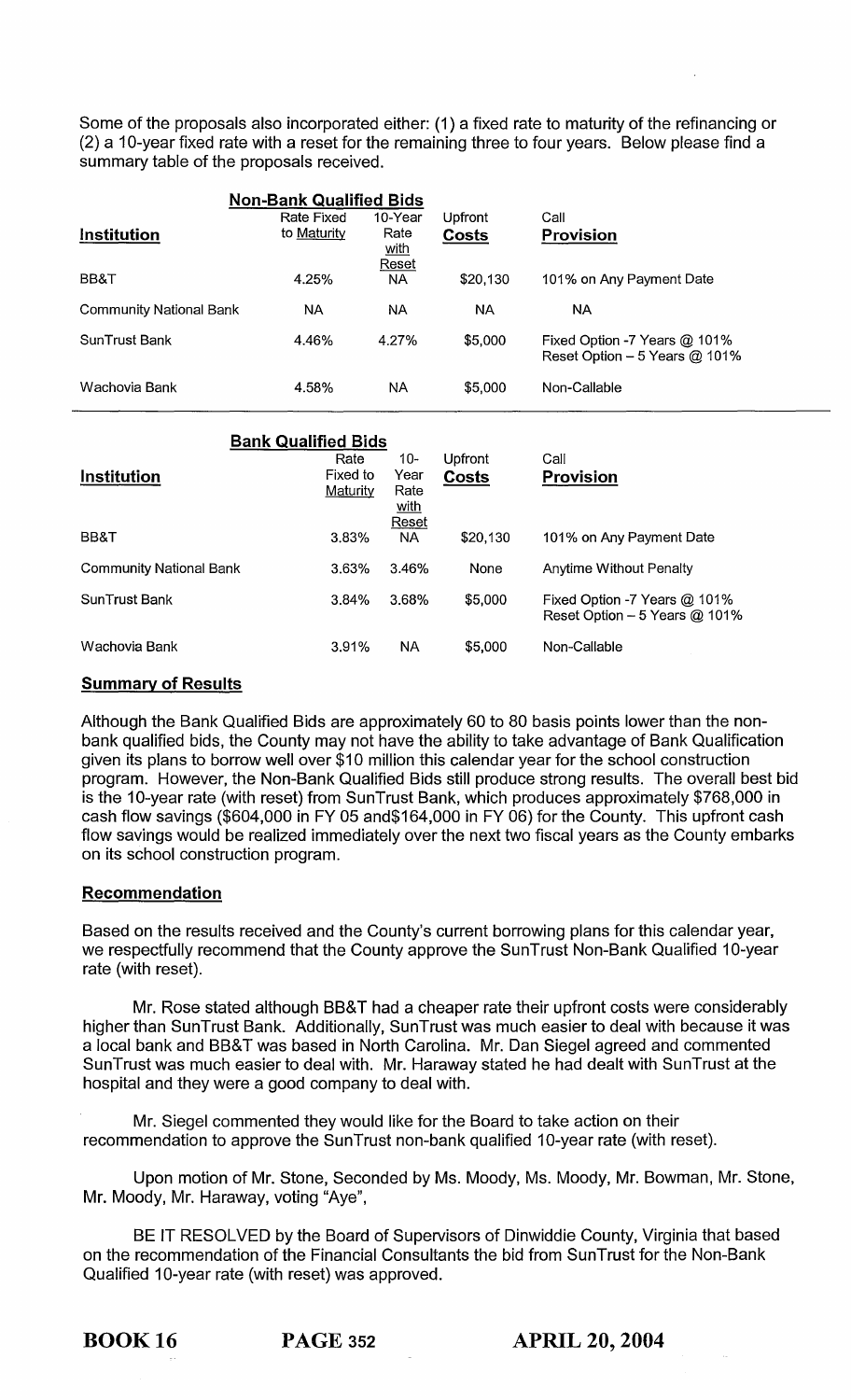Mr. Siegel stated a resolution would be drafted for the Board and IDA's approval, which would be ready for their meeting on April 27, 2004. The Industrial Development Authority's Attorney, Mr. Samuel Johnson, stated they would like to see the resolution before they made a commitment.

 $\begin{pmatrix} 1 & 1 \\ 1 & 1 \end{pmatrix}$ 

a • **..** 

### **IN RE: DISCUSSION OF FINANCING OF SCHOOL CAPITAL IMPROVEMENTS**

The County Administrator stated the Board wanted the Financial Consultants to discuss other financing options before they made a decision on the School Capital Improvements.

The Financial Consultant, Mr. David Rose, discussed alternate ways to finance the \$55 million for the School CIP. The PPEA - Public/Private Education Act was recently enacted and it allows the local government options to avoid the bidding process. It does not require a voter referendum or public hearings. The issuing conduit can either be a created Not-for-Profit Corporation of the County or the IDA. The issuance of the bonds is either Lease Revenue or Certificates of Participation ("COP'S") Structure. The facilities being built would be used as collateral, which is no different than most loans.

The County Administrator asked the Board to authorize Staff and Davenport to proceed with obtaining a bond rating for the County. If agreeable the consultants would need to go to New York and meet with the bond rating company to secure a rating for the County. If there would be no savings to the County then they would not proceed with securing it.

Upon motion of Mr. Stone, Seconded by Ms. Moody, Mr. Bowman, Ms. Moody, Mr. Moody, Mr. Haraway, voting "Aye",

BE IT RESOLVED by the Board of Supervisors of Dinwiddie County, Virginia that authorization was granted for Staff and Davenport to proceed with obtaining a bond rating for the County.

### **IN RE: APPROVAL OF PLANS FOR METAL ADDITION TO THE DINWIDDIE VOLUNTEER FIRE DEPARTMENT**

Mr. Charles L. Lewis, Fire Chief, Dinwiddie VFD & EMS commented that at the Board meeting on November 6, 2002 authorized them to construct a metal building addition to the current facility to expand the storage space and add a kitchen and lounge area for stews and other fund raising events. The Board also included the clause that the plans would have to be approved before the addition could be built.

Mr. Lewis stated they have the plans and would like to get the Board's approval of the plans as presented and authorize them to proceed with the bid process and construction of the addition estimated to cost \$100,000. He pointed out that there would be no County funding needed for the project. They will pursue a loan on their own.

Upon motion of Mr. Stone, Seconded by Mr. Moody, Mr. Bowman, Ms. Moody, Mr. Stone, Mr. Moody, Mr. Haraway, voting "Aye",

BE IT RESOLVED by the Board of Supervisors of Dinwiddie County, Virginia that the plans presented by the Dinwiddie Volunteer Fire Department and EMS were approved as presented. Authorization was also granted to enter into a contract with the successful bidder of the project with the understanding that no County funding would be requested.

## **IN RE: AUTHORIZATION FOR DINWIDDIE VOLUNTEER FIRE & EMS TO PURCHASE CHIEF'S VEHICLE - COUNTY TO PROVIDE INSURANCE & FUEL**

The Fire Chief stated the members of the Dinwiddie Volunteer Fire Department and EMS have acquired the approval of the Apparatus/Equipment Committee and Fire Rescue Association for the vehicle. He commented the purpose of the vehicle would be to provide transportation to meetings, trainings, and use as a first responder unit.

BOOK 16 **PAGE 352 APRIL 20, 2004**